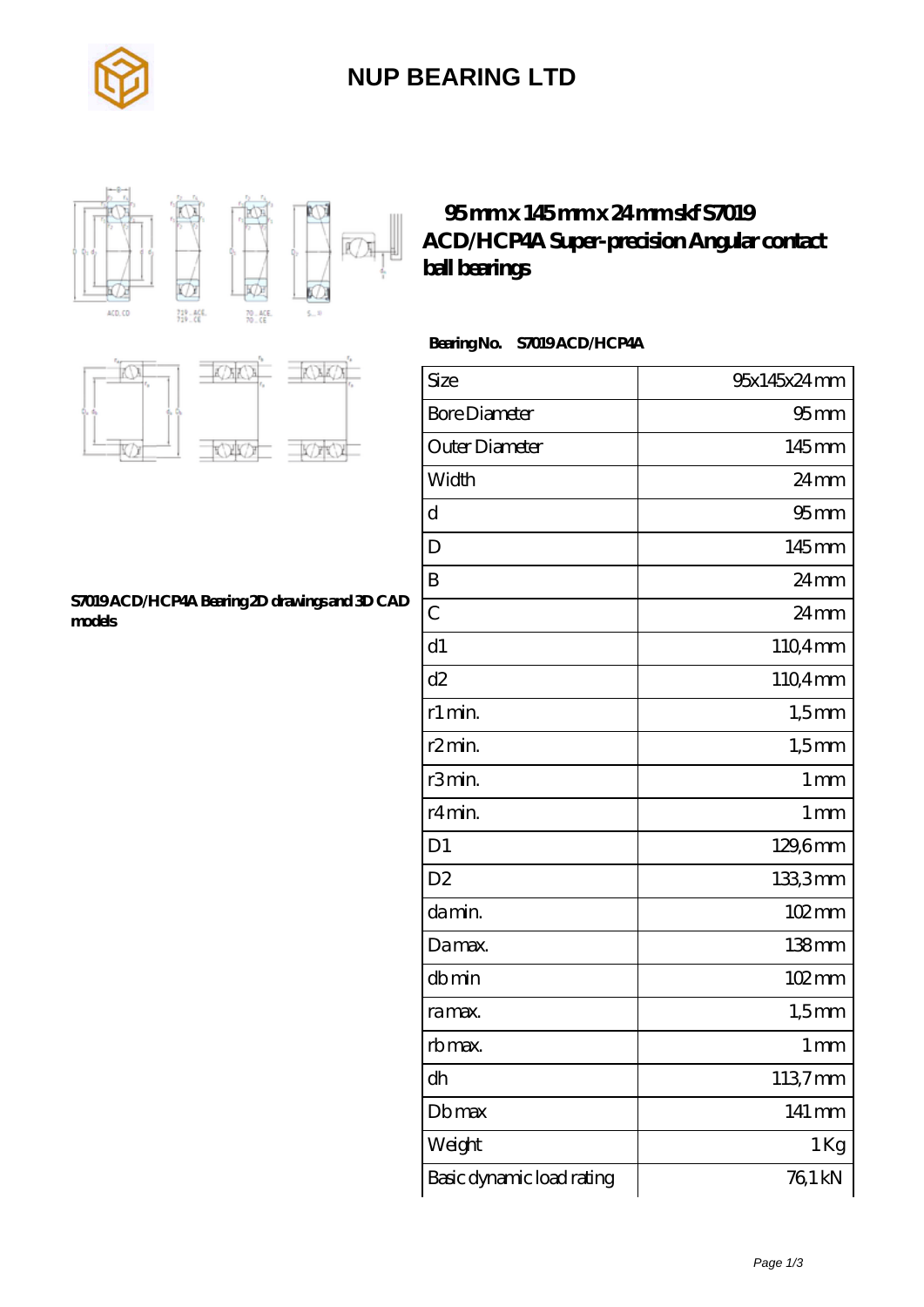

## **[NUP BEARING LTD](https://rsi-center.com)**

| (C)                                        |                     |
|--------------------------------------------|---------------------|
| Basic static load rating (CO)              | 765kN               |
| (Grease) Lubrication Speed                 | 10000r/min          |
| (Oil) Lubrication Speed                    | 16000r/min          |
| Fatigue load limit (Pu)                    | 29                  |
| $d_1$                                      | 1104mm              |
| $\mathrm{d}_{2}$                           | 1104mm              |
| $D_2$                                      | 13325mm             |
| $r_{1,2}$ min.                             | 1.5 <sub>mm</sub>   |
| $r_{34}$ min.                              | 1 <sub>mm</sub>     |
| a                                          | $401$ mm            |
| $d_a$ min.                                 | 102mm               |
| $d_a$ max.                                 | 109.8mm             |
| $d_b$ min.                                 | $102 \,\mathrm{mm}$ |
| $d_h$ max.                                 | 109.8mm             |
| $D_a$ max.                                 | 138 <sub>mm</sub>   |
| $Db$ max.                                  | 141 mm              |
| $r_a$ max.                                 | 1.5 <sub>mm</sub>   |
| $rb$ max.                                  | 1 <sub>mm</sub>     |
| Basic dynamic load rating C                | 76.1 kN             |
| Basic static load rating $C_0$             | 765kN               |
| Fatigue load limit $P_{\rm u}$             | 29kN                |
| Attainable speed for grease<br>lubrication | 10000r/min          |
| Ball diameter $D_w$                        | 15.875mm            |
| Number of balls z                          | 21                  |
| Preload class $AG_A$                       | 480N                |
| Static axial stiffness, preload<br>classA  | 286N/µ m            |
| Preload class $B G_B$                      | 960N                |
| Static axial stiffness, preload<br>classB  | 374N/µ m            |
| Preload class C $G_C$                      | 1920N               |
|                                            |                     |